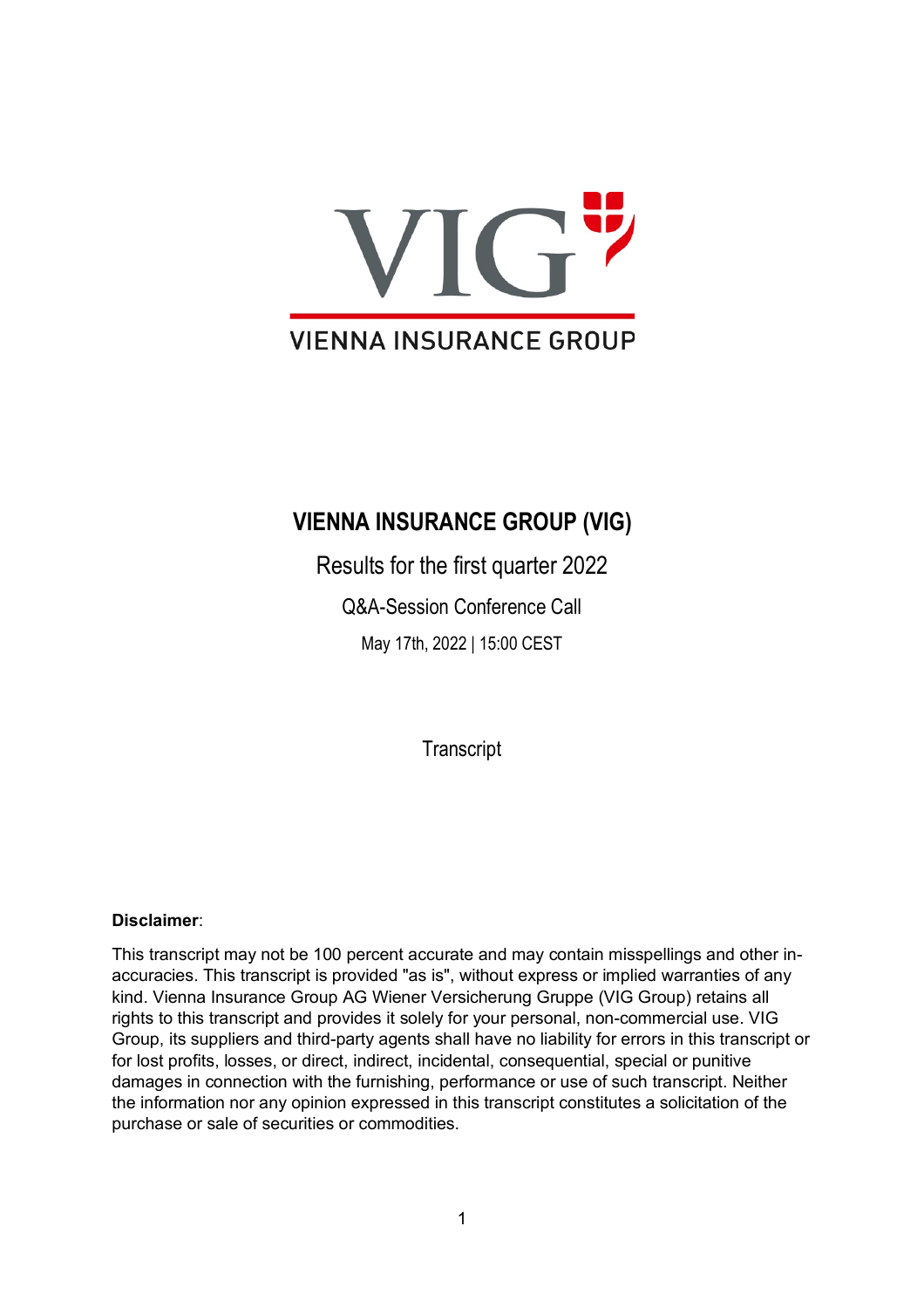| Operator               | The first question is from the line of Oliver Simkovic from<br>RBI. Please go ahead.                                                                                                                                                                                                                                                                                                                                                                                                                                                                                                                                                              |
|------------------------|---------------------------------------------------------------------------------------------------------------------------------------------------------------------------------------------------------------------------------------------------------------------------------------------------------------------------------------------------------------------------------------------------------------------------------------------------------------------------------------------------------------------------------------------------------------------------------------------------------------------------------------------------|
| <b>Oliver Simkovic</b> | Hi. Thank you very much for taking my questions. The first<br>one is regarding this precautionary 75 million that you've<br>booked in the financial result. As I understand it, this is not<br>an impairment yet, it's just a provision. How was this<br>calculated and what assumptions did you use here? I would<br>ask them one by one, if that's okay.                                                                                                                                                                                                                                                                                        |
| <b>Liane Hirner</b>    | Thank you for your question. The precautionary measures<br>were booked in the other expenses in the financial result in<br>the amount of $E$ 75 million. This is a net effect on the profit<br>before taxes. It is mainly based on the Russian investments<br>of $€190$ million and represents approximately a 50%<br>precautionary measure, which has been taken in the first<br>quarter. The final evaluation is expected to be done at half<br>year, when we have to analyse any impairment need case<br>by case. If we come to an impairment in half year, we will<br>reallocate these precautionary measures within the financial<br>result. |
| <b>Oliver Simkovic</b> | Thank you. The second one, you mentioned in your<br>presentation deposits at Sberbank. Could you also quantify<br>those, what the exposure is here? Will those have to be<br>written off?                                                                                                                                                                                                                                                                                                                                                                                                                                                         |
| Liane Hirner           | The exposure against Sberbank amounts to approximately<br>€22 million. This was included in the initial exposure. In the<br>meantime, the banks were taken over, so they have new<br>owners and they have been excluded from the exposure.<br>So, no impairment risk from that side.                                                                                                                                                                                                                                                                                                                                                              |
| <b>Oliver Simkovic</b> | Thank you. My last question is on Romania and the<br>premium growth that you have there. I believe this is driven<br>by the bankruptcy of City Insurance. Could you give us an<br>indication on how profitable this business is, I guess most of<br>it is in motor insurance? Just an indication would be good,<br>thank you.                                                                                                                                                                                                                                                                                                                     |
| Peter Höfinger         | Thank you for the question. First of all, the solvency of City<br>Insurance happened in September. They had 45% of<br>market share. The bankruptcy proceedings have then been<br>approved by the court in February and all the contracts of<br>City Bank ceased their validity beginning of May. This<br>means that within these months, from end of September<br>until beginning of May, the whole portfolio needed to be<br>newly distributed in the market. Therefore, we are not<br>expecting this growth to go forward with the same dynamic<br>as we have seen in the first quarter.                                                        |
|                        | Still, in Romania you have a mechanism which is called                                                                                                                                                                                                                                                                                                                                                                                                                                                                                                                                                                                            |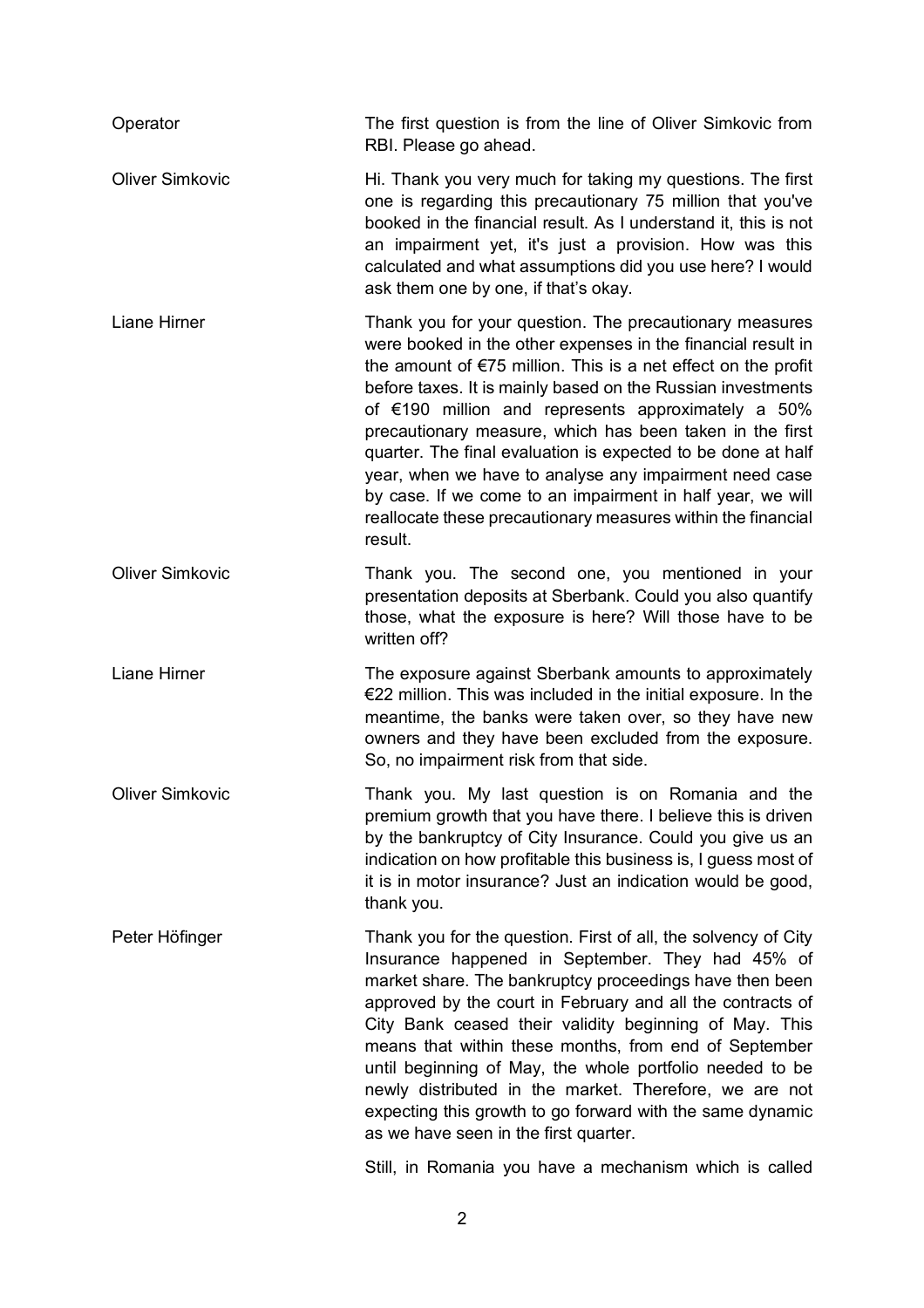|                        | reference tariff. You can go over this reference tariff in<br>certain segments with an actuarial calculation. We have in<br>most of our segments doubled the average premium and I<br>do believe we have a fair chance to not making losses with<br>the Romanian motor group.                                                                                                                                                                                                                                                                                                                                                                                                                                                                                                                              |
|------------------------|------------------------------------------------------------------------------------------------------------------------------------------------------------------------------------------------------------------------------------------------------------------------------------------------------------------------------------------------------------------------------------------------------------------------------------------------------------------------------------------------------------------------------------------------------------------------------------------------------------------------------------------------------------------------------------------------------------------------------------------------------------------------------------------------------------|
| <b>Oliver Simkovic</b> | Thank you. That's all from my side. Thank you very much.                                                                                                                                                                                                                                                                                                                                                                                                                                                                                                                                                                                                                                                                                                                                                   |
| Operator               | The next question is from the line of Thomas Fossard from<br>HSBC. Please go ahead.                                                                                                                                                                                                                                                                                                                                                                                                                                                                                                                                                                                                                                                                                                                        |
| <b>Thomas Fossard</b>  | Good afternoon. Just a follow-up question on the 75 million<br>of precautionary charges. If my understanding is right,<br>you're saying to us that the net impact on the bottom line is<br>75, i.e. 75 is already net of tax and net of any policyholders'<br>attribution, if you could clarify?                                                                                                                                                                                                                                                                                                                                                                                                                                                                                                           |
|                        | The second question will be related to property and to the<br>other property line where the growth is quite significant in<br>Q1. I just wanted to better understand, which lines or<br>subsegments are we talking about? What is really driving<br>this strong growth since the start of the year? If you could<br>provide maybe some granularity on what was driven by<br>volumes or exposure growth versus pricing.                                                                                                                                                                                                                                                                                                                                                                                     |
|                        | The third and last question for now would be, coming back<br>to your slide number nine, where you're showing the<br>evolution of the combined ratio. I appreciate that your cost<br>income ratio, the cost ratio was down slightly at the group<br>level. But when I'm looking at Austria, this was flat. Czech<br>Republic, it was up. Poland, it was up. Extended CEE was<br>up as well. All for the rate of growth in premium were pretty<br>strong, as if you were not benefiting from any positive<br>operating leverage. I was wondering if you could talk a bit<br>about wage inflation going into these regions and possibly if<br>this was something which was starting to be more impactful<br>on your margins? And how we should think about this in<br>terms of future development? Thank you. |
| Liane Hirner           | I'm happy to take your first question. To clarify, the effect on<br>the precautionary measures of $E$ 75 million, this is the effect<br>on profit before tax. It's after profit participation, but before<br>taxes.                                                                                                                                                                                                                                                                                                                                                                                                                                                                                                                                                                                        |
| <b>Thomas Fossard</b>  | Can you quantify the exact number on the net? Should we<br>apply the average tax rate or anything to have in mind here?                                                                                                                                                                                                                                                                                                                                                                                                                                                                                                                                                                                                                                                                                    |
| <b>Liane Hirner</b>    | Yes, just take the average tax rate, then you will have,<br>approximately, the net effect.                                                                                                                                                                                                                                                                                                                                                                                                                                                                                                                                                                                                                                                                                                                 |
| Peter Höfinger         | Thank you for your question on property. The property<br>growth in the first quarter is mainly driven by the group<br>function, by the holding company, where we deal with                                                                                                                                                                                                                                                                                                                                                                                                                                                                                                                                                                                                                                 |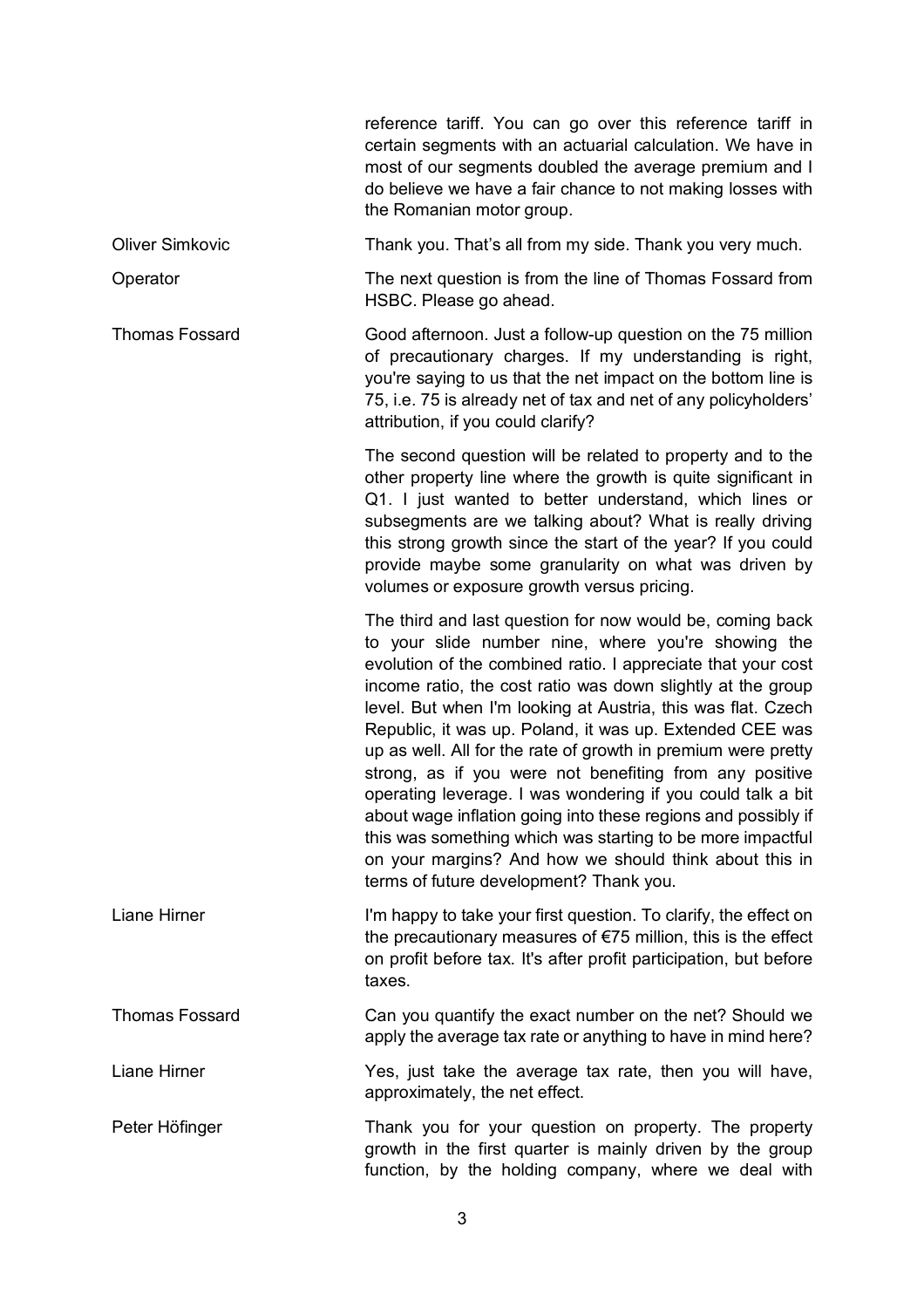|                       | international clients operating in more than one country in<br>our region. On one hand, we were able to increase our rates<br>quite significantly in the last renewal, but also de-risk with<br>increased deductibles. On the other side, we were also<br>winning new clients. We see less attraction for our<br>international clients in the region to insure themselves with<br>international monoliners, which are not based in our region,<br>but functioning out of other places in Europe or the US<br>where we were able to win business. There is one other<br>effect which is driving the growth in the Czech Republic, this<br>is a single effect there, the renewal date of one or two large<br>customers has been shifted from the last year and this will<br>level out throughout the year. |
|-----------------------|----------------------------------------------------------------------------------------------------------------------------------------------------------------------------------------------------------------------------------------------------------------------------------------------------------------------------------------------------------------------------------------------------------------------------------------------------------------------------------------------------------------------------------------------------------------------------------------------------------------------------------------------------------------------------------------------------------------------------------------------------------------------------------------------------------|
| <b>Thomas Fossard</b> | Thanks for that. From your reply, the growth in other<br>segments was mainly driven by reinsurance and renewals.                                                                                                                                                                                                                                                                                                                                                                                                                                                                                                                                                                                                                                                                                         |
| Peter Höfinger        | International corporate business. It was also driven by<br>reinsurance, but as I said, corporate business.                                                                                                                                                                                                                                                                                                                                                                                                                                                                                                                                                                                                                                                                                               |
| Liane Hirner          | Regarding your last question, the development of the<br>combined ratio, the cost ratio is decreasing in segment<br>group function. Mainly due to the fact that in prior year we<br>had higher cost relating to strategic projects in the first<br>quarter 2021.                                                                                                                                                                                                                                                                                                                                                                                                                                                                                                                                          |
| <b>Thomas Fossard</b> | Looking at a more local level, specifically to Czech or Poland<br>or Extended CEE, I can see that despite growing quite<br>significantly double-digit, it seems to me that the cost<br>income is going up. Should we fear any wage inflation or be<br>concerned about wage inflation coming into your books? It<br>seems to me that you're not benefiting from any positive<br>operating leverage at the present time.                                                                                                                                                                                                                                                                                                                                                                                   |
| Liane Hirner          | Wage increase is not really the driver for this development.<br>It's mainly reinsurance commission which is decreasing.                                                                                                                                                                                                                                                                                                                                                                                                                                                                                                                                                                                                                                                                                  |
| <b>Thomas Fossard</b> | Understood. Thank you.                                                                                                                                                                                                                                                                                                                                                                                                                                                                                                                                                                                                                                                                                                                                                                                   |
| Operator              | The next question is from the line of Thomas Unger from<br>Erste Group. Please go ahead.                                                                                                                                                                                                                                                                                                                                                                                                                                                                                                                                                                                                                                                                                                                 |
| <b>Thomas Unger</b>   | Hello. Thank you very much for taking my question. I have<br>two follow-ups to start with. First of all, I'd like to come back<br>to the Russian investment exposure. The 190 million, is that<br>gross or did you deduct the 75 million from that figure? I<br>guess it's 190 million and if impaired, then deduct this from<br>exposure that you show here. Is that correct?                                                                                                                                                                                                                                                                                                                                                                                                                           |
| Liane Hirner          | That's correct. The 190 million is the gross amount without<br>any deductions. We just took precautionary measures in the<br>amount of 75 million. But 190, no deductions on that side.                                                                                                                                                                                                                                                                                                                                                                                                                                                                                                                                                                                                                  |
| <b>Thomas Unger</b>   | Then continuing with Romania. You talked about the sales                                                                                                                                                                                                                                                                                                                                                                                                                                                                                                                                                                                                                                                                                                                                                 |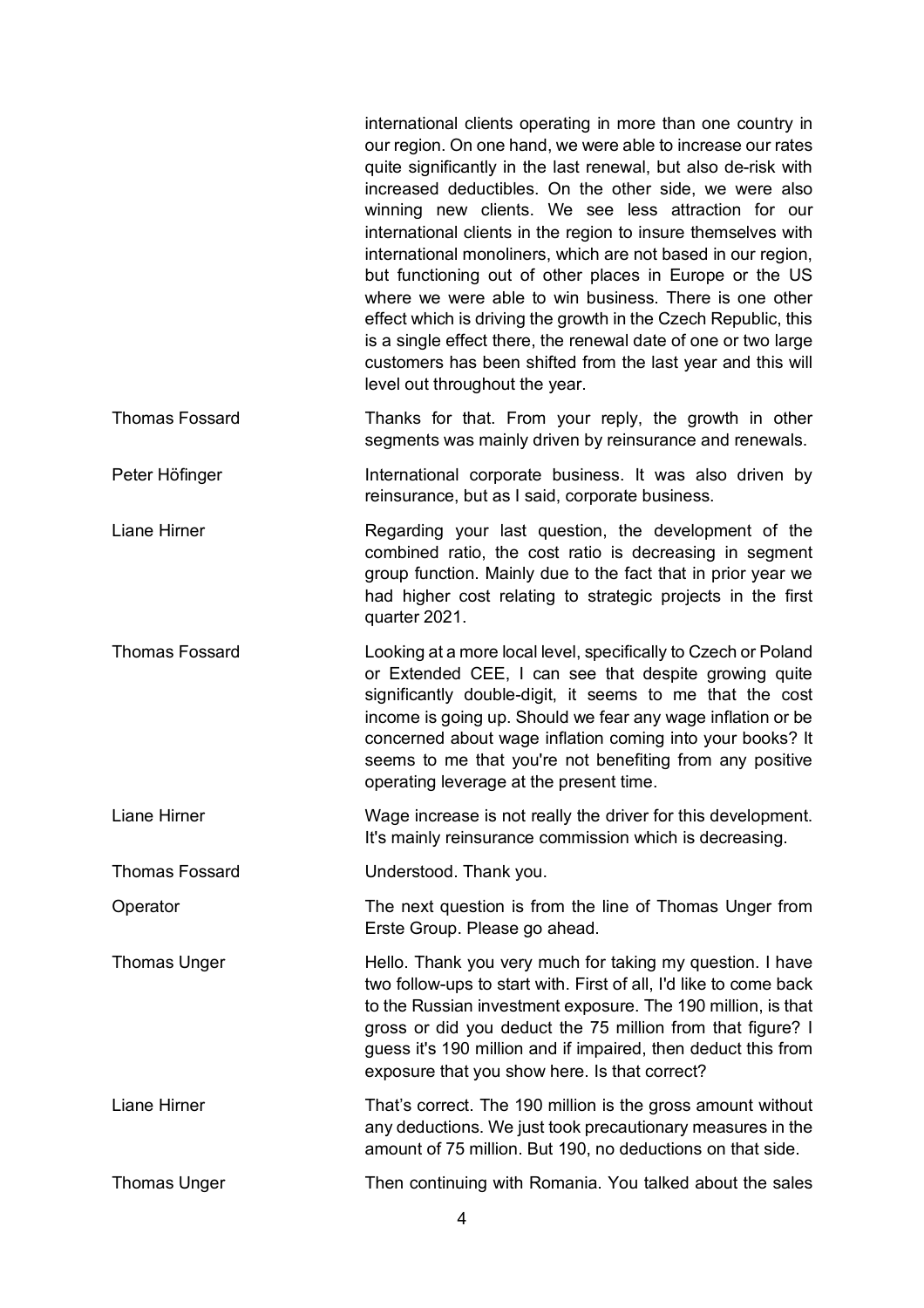|                     | competitor here. I saw that profitability was actually very<br>good compared to previous years, previous quarters. The<br>combined ratio is down to 95%. What can we expect from<br>this market going forward? That's one question.                                                                                                                                                                                                                                                                                                                                                                                                                                                                                                              |
|---------------------|--------------------------------------------------------------------------------------------------------------------------------------------------------------------------------------------------------------------------------------------------------------------------------------------------------------------------------------------------------------------------------------------------------------------------------------------------------------------------------------------------------------------------------------------------------------------------------------------------------------------------------------------------------------------------------------------------------------------------------------------------|
|                     | The next question will be on your outlook. You're more than<br>one quarter into the year already. Is there anything more<br>specific that you can give us, other than the positive<br>development of the operating result, your positive operating<br>performance? Anything that you expect on premiums, on<br>the combined ratio, on profitability, etc.?                                                                                                                                                                                                                                                                                                                                                                                       |
|                     | Then, lastly, on the financial result, do you see a support<br>coming from the increase in yields? We've seen a strong<br>increase to the bond yields in some CEE countries. Can we<br>expect to see a positive impact on the current income, on<br>the financial results in this year, in the coming years? What<br>do you expect from the yield environment here?                                                                                                                                                                                                                                                                                                                                                                              |
| Peter Höfinger      | I'll take the question on Romania. I refer to what I have said<br>some minutes ago when coming to the motor business. We<br>had already a colourful past in Romania, so we are quite<br>cautious in giving the direction for the future. You have to be<br>aware about one thing you have in Romania, the obligation<br>of contracting motor TPL. So also this makes business a bit<br>different than maybe in some of the other countries. We see<br>still some volatile political landscape, which could also have<br>certain influences on our insurance business in Romania.<br>As it looks like, it goes into the right direction, nevertheless,<br>I think for a market like Romania, cautiousness is the right<br>attitude.               |
| Liane Hirner        | I'll come again to the financial result. As I already mentioned,<br>the current income was quite stable in the first quarter of<br>2022. When we look back in the past quarters, current<br>income was rather decreasing. What we see now is an<br>increase in interest rate. Overall, we rather expect a more<br>gradual increase in the interest rates in the upcoming<br>months. This is overall good for us, especially for the<br>guaranteed life insurance portfolio in Austria. This is also<br>good for our solvency ratio and we can already observe this.<br>We will see how this comes through in the current income.<br>This year it's, from today's point, hard to predict what really<br>will happen in the next weeks and months. |
| <b>Thomas Unger</b> | This mid-to long-term downwards trend in the portfolio yield,<br>do you expect this at least to stabilise or even to turn around<br>in the coming period? The yield development in CEE<br>countries haven't really been gradual, it's been a jump now<br>in the last few months. Do you expect an impact here?                                                                                                                                                                                                                                                                                                                                                                                                                                   |
| Liane Hirner        | We expect the average yield to stabilise. And of course in                                                                                                                                                                                                                                                                                                                                                                                                                                                                                                                                                                                                                                                                                       |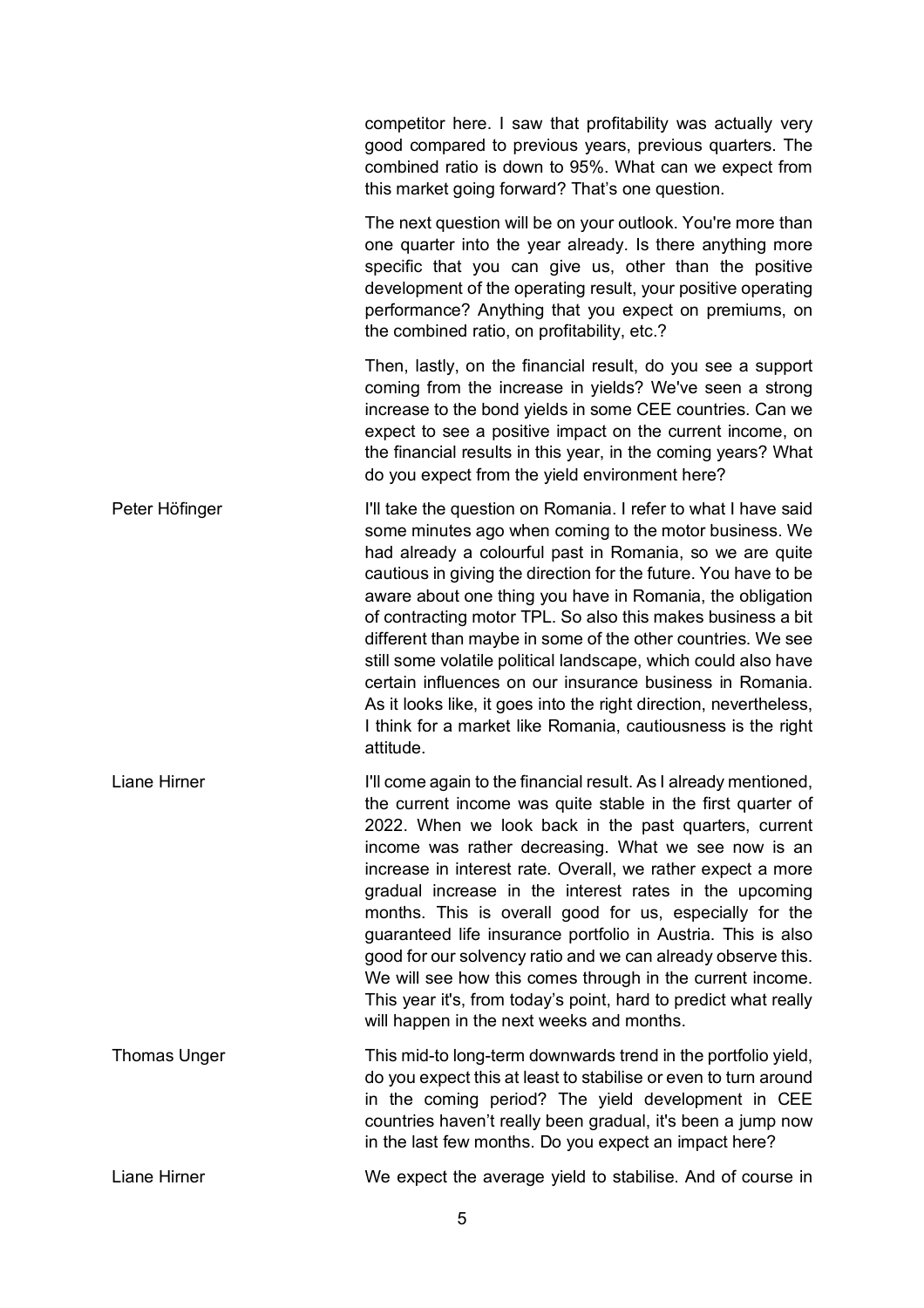|                       | some of our markets we saw quite a rapid interest rate<br>increase, but overall, for the group we rather expect a<br>stabilising average yield.                                                                                                                                                                                                                                                                                                                                                                                                                                                   |
|-----------------------|---------------------------------------------------------------------------------------------------------------------------------------------------------------------------------------------------------------------------------------------------------------------------------------------------------------------------------------------------------------------------------------------------------------------------------------------------------------------------------------------------------------------------------------------------------------------------------------------------|
| <b>Thomas Unger</b>   | Thank you. And maybe just on the solvency II ratio you<br>mentioned in the presentation that it's slightly up quarter on<br>quarter. Could you quantify that, up from 250% year-end?                                                                                                                                                                                                                                                                                                                                                                                                              |
| Liane Hirner          | It's only some percentage points, I would expect, up. Rather<br>slightly positive development in the first quarter.                                                                                                                                                                                                                                                                                                                                                                                                                                                                               |
| <b>Thomas Unger</b>   | Then maybe lastly on the question on the outlook, if there's<br>anything more specific than the positive operating<br>performance that you can give us?                                                                                                                                                                                                                                                                                                                                                                                                                                           |
| Liane Hirner          | Up to now we are still not able to give an outlook for the<br>whole year. As you know, we are cautious and it's really<br>hard to predict as long as there are no peace talks. Nobody<br>can really predict what will happen and when we look<br>forward in this year in the next months and weeks. So, no<br>outlook from today's point of view.                                                                                                                                                                                                                                                 |
| <b>Thomas Unger</b>   | Okay. Thank you very much. Appreciate it.                                                                                                                                                                                                                                                                                                                                                                                                                                                                                                                                                         |
| Liane Hirner          | You're welcome.                                                                                                                                                                                                                                                                                                                                                                                                                                                                                                                                                                                   |
| Operator              | As a reminder, if you would like to ask a question, please<br>press star followed by one. We have a follow-up question<br>from the line of Thomas Fossard. Please go ahead.                                                                                                                                                                                                                                                                                                                                                                                                                       |
| <b>Thomas Fossard</b> | Thanks. Just coming back on the P&C and with a focus on<br>motor lines. Any market you will flag where rates, the price<br>increase is still running significantly above cost inflation?<br>And any markets where you would flag that, where pricing<br>is really not sufficient to cover claims inflation? Any<br>indication of magnitude, just to reflect what you're looking<br>for in the current environment and where you believe that<br>the market needs to adjust. Thank you.                                                                                                            |
| Peter Höfinger        | Just as a principle statement, we have two factors we're<br>always closely looking at. One thing is the claims inflation<br>and the average claim, the other thing is the frequency. One<br>must be aware that in Central Eastern Europe, differently<br>than in Western Europe, there is a correlation between fuel<br>prices and milage driven and, therefore, frequency. One<br>topic very clearly is claims inflation, where we see currently<br>different trends country by country. So, it's not yet a 100%<br>clear picture, even though we are expecting to the see that<br>come through. |
|                       | Generally, about pricing in motor TPL, I think I little bit<br>emphasised the topic of Romania. For the other markets it's<br>pretty stable. We are not just running for volumes, we very<br>much also look on the profitability of our motor book.                                                                                                                                                                                                                                                                                                                                               |